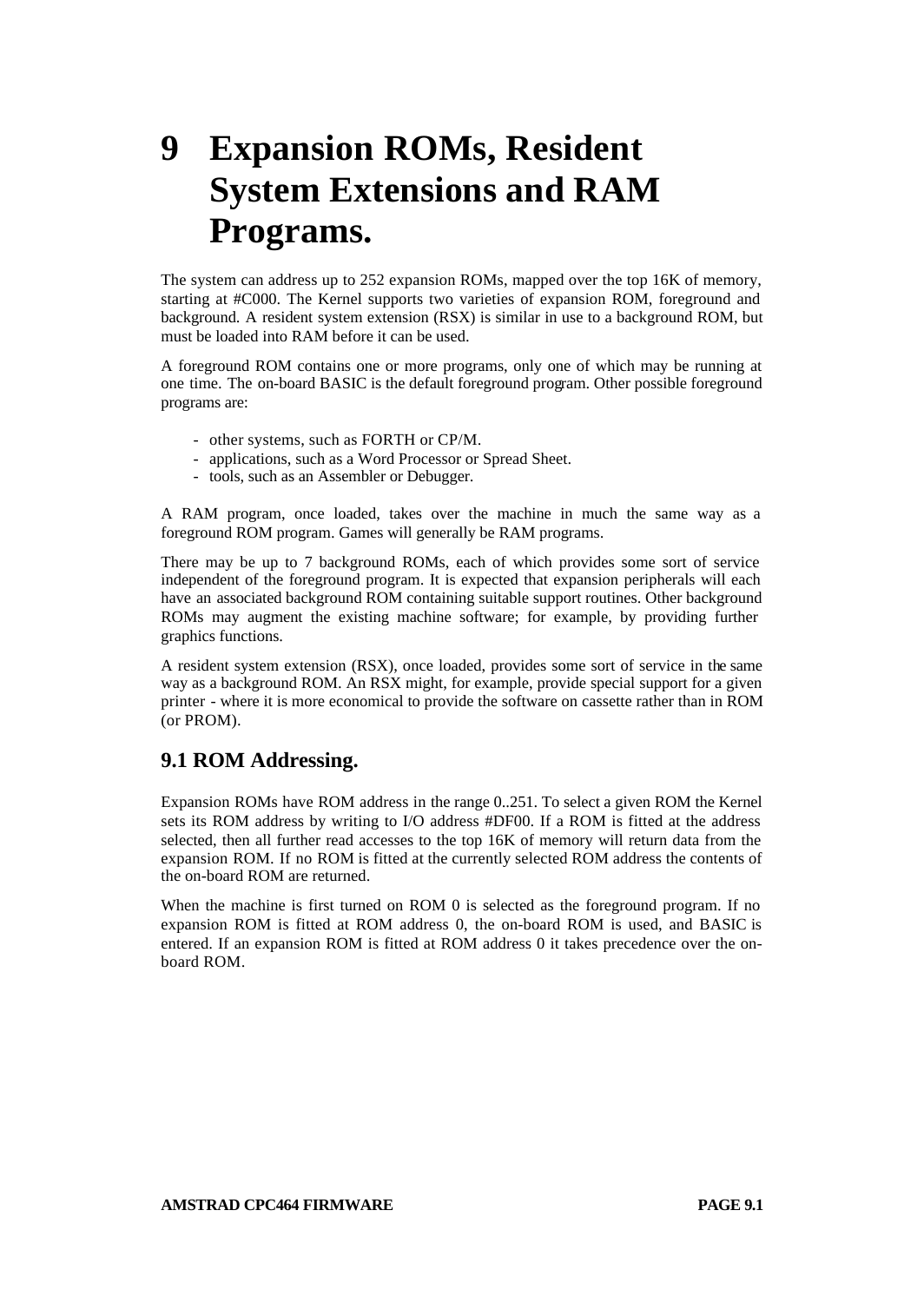Background ROMs must be fitted at ROM addresses in the range 1...7. Any fitted outside this range will not be recognised as background ROMs.

Foreground ROMs must be contiguously from ROM addresses 1 (or 0), working upwards. When searching for ROMs the Kernel starts at address 0 and works upwards until it finds the first unused address. If an expansion ROM 0 is fitted the on-board ROM may still be accessed at the first unused ROM address.

The Kernel supports a 'far address' which may be used to call subroutines in expansion ROMs. The 'far address' is a three byte object, the last byte of which is a ROM select number. Since the arrangement of ROMs in an expansion card is quite arbitrary the ROM select part of the 'far address' must be established at run time. The 'sideways' ROM addressing facility allows a foreground program to occupy up to four contiguous ROM select addresses, and supports subroutine calls between the ROMs without requiring the program to know the actual ROM address of any of them.

# **9.2 The Format of an Expansion ROM.**

An expansion ROM may be up to 16K bytes long, the first byte being at address #C000. The first few bytes of the ROM are the 'ROM Prefix' and must take the form:

| $B$ yte $0$ | $\ddot{\phantom{a}}$ | ROM Type.                      |
|-------------|----------------------|--------------------------------|
| Byte 1      | $\ddot{\phantom{1}}$ | ROM Mark Number.               |
| Byte 2      | $\ddot{\phantom{a}}$ | ROM Version Number.            |
| Byte 3      | $\ddot{\phantom{a}}$ | <b>ROM Modification Level.</b> |
| Byte 4      | $\mathbb{Z}$         | External Command Table.        |

The ROM type specifies what sort of ROM this is and must take the following values:

- 0: Foreground ROM.
- 1: Background ROM.
- 2: Extension ROM.

The on-board ROM must be unique in having bit 7 of the type byte set (thus its type byte is #80). This marker is used to detect the end of foreground ROMs. If a foreground program will not fit into a single ROM then the extra ROMs required should be marked as extension ROMs.

The mark number, version number and modification level may be set to any values required.

The external command table comprises a list of command names and a jumpblock. Each command name is implicitly associated with the same numbered entry in the jumpblock. The table takes the form:

| Bytes $0.1$ | : Address of command name table |
|-------------|---------------------------------|
| Bytes $2.4$ | : Jumpblock entry $0$           |
| Bytes $5.7$ | : Jumpblock entry 1             |
| etc         | $\therefore$ etc.               |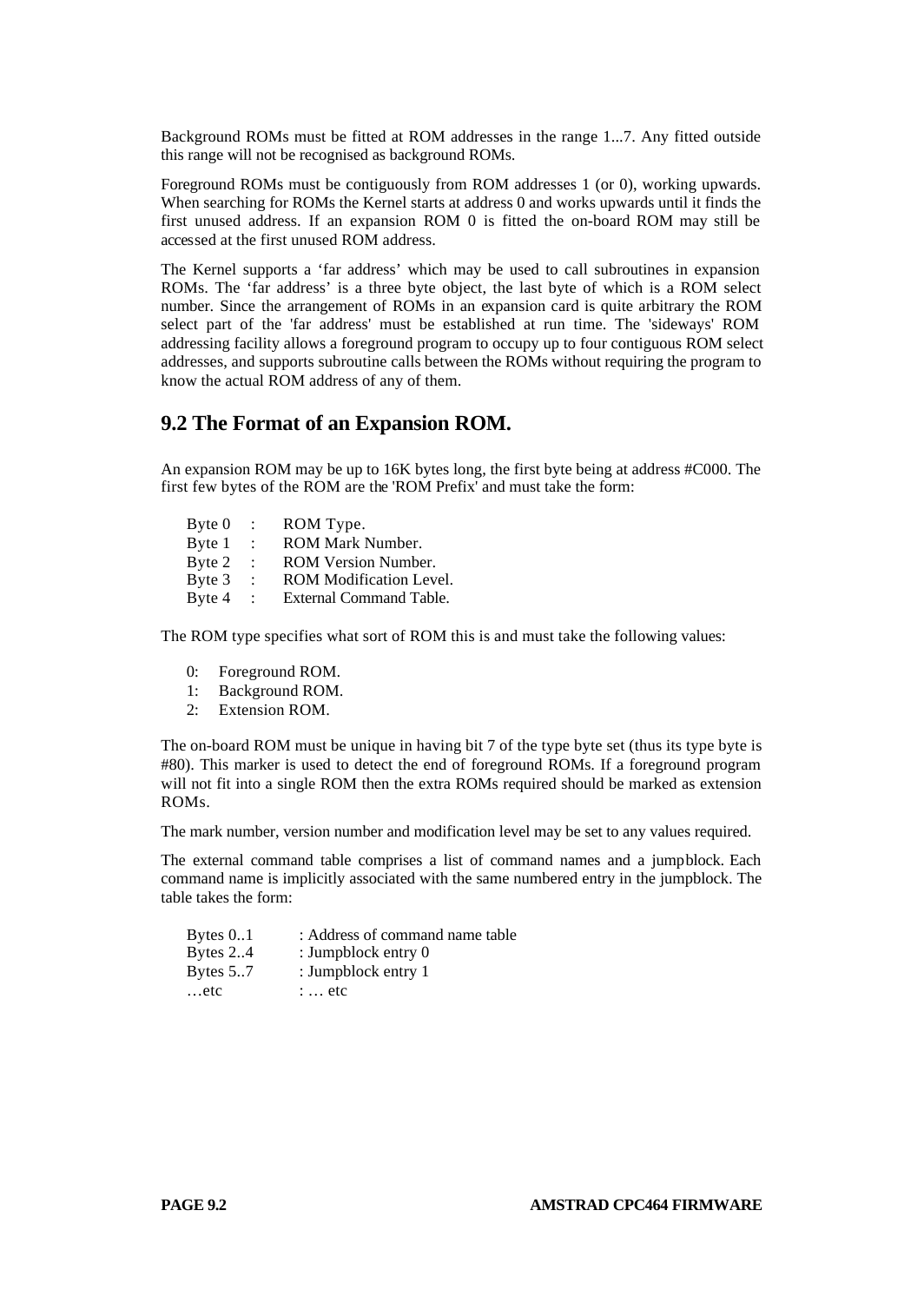The command name table is a list of names, each of which may be up to 16 characters long. The last character of each name must have bit 7 set but no other character may. The table is terminated by a null (character 0) after the last character of the last name. Apart from the fact that all characters must be in the range 0..127 and that the first character may not be a null, there are no restrictions on the characters in command names. However, if unsuitable characters are chosen it may prove impossible for programs such as BASIC to access the commands. BASIC expects alphabetic characters in the command names to be in upper case and will not allow characters such as a space or comma in the command name.

The ROM prefix for the on-board ROM is:

|             | ORG                                                      | $\#C000$                             | :Start of the ROM                                                       |
|-------------|----------------------------------------------------------|--------------------------------------|-------------------------------------------------------------------------|
|             | <b>DEFB</b><br><b>DEFR</b><br><b>DEFR</b><br><b>DEFB</b> | $#80+0$<br>1<br>$\Omega$<br>$\Omega$ | :On board ROM, Foreground<br>:Mark 1<br>:Version $0$<br>:Modification 0 |
|             | <b>DEFW</b>                                              | <b>NAME TABLE</b>                    | :Address of name table.                                                 |
|             | JP                                                       | START BASIC                          | The only entry in the jumpblock                                         |
| NAME TABLE: | <b>DEFB</b><br><b>DEFB</b>                               | 'BASI','C'+#80<br>$\Omega$           | ;The only command name<br>:End of table marker                          |

The ROM prefix for a serial I/O card might be:

|             | ORG                                                      | #C000                                                                                                                       | :Start of ROM                                               |
|-------------|----------------------------------------------------------|-----------------------------------------------------------------------------------------------------------------------------|-------------------------------------------------------------|
|             | <b>DEFB</b><br><b>DEFB</b><br><b>DEFB</b><br><b>DEFB</b> | 1<br>$\Omega$<br>5<br>$\Omega$                                                                                              | ;Background ROM<br>:Mark 0<br>:Version 5<br>;Modification 0 |
|             | <b>DEFW</b>                                              | NAME_TABLE                                                                                                                  | :Address of name table                                      |
|             | JP<br>JP<br>JP<br>JP<br>JP                               | EMS ENTRY<br><b>RESET</b><br>SET BAUD RATE<br><b>GET CHARACTER</b><br>PUT_CHARACTER<br>etc                                  | :0 Background ROM power-up entry<br>:1<br>;2<br>;3<br>;4    |
| NAME TABLE: | DEFB<br>DEFB<br>DEFB<br>DEFB<br>DEFB                     | 'SIO DRIVE','R'+#80<br>'SIO.RESE','T'+#80<br>'SIO.SET.BAU','D'+#80<br>'SIO.GET.CHA','R'+#80<br>'SIO.PUT.CHA','R'+#80<br>etc | :0<br>;1<br>;2<br>;3<br>:4                                  |
|             | <b>DEFB</b>                                              | $\Omega$                                                                                                                    | :End of table marker                                        |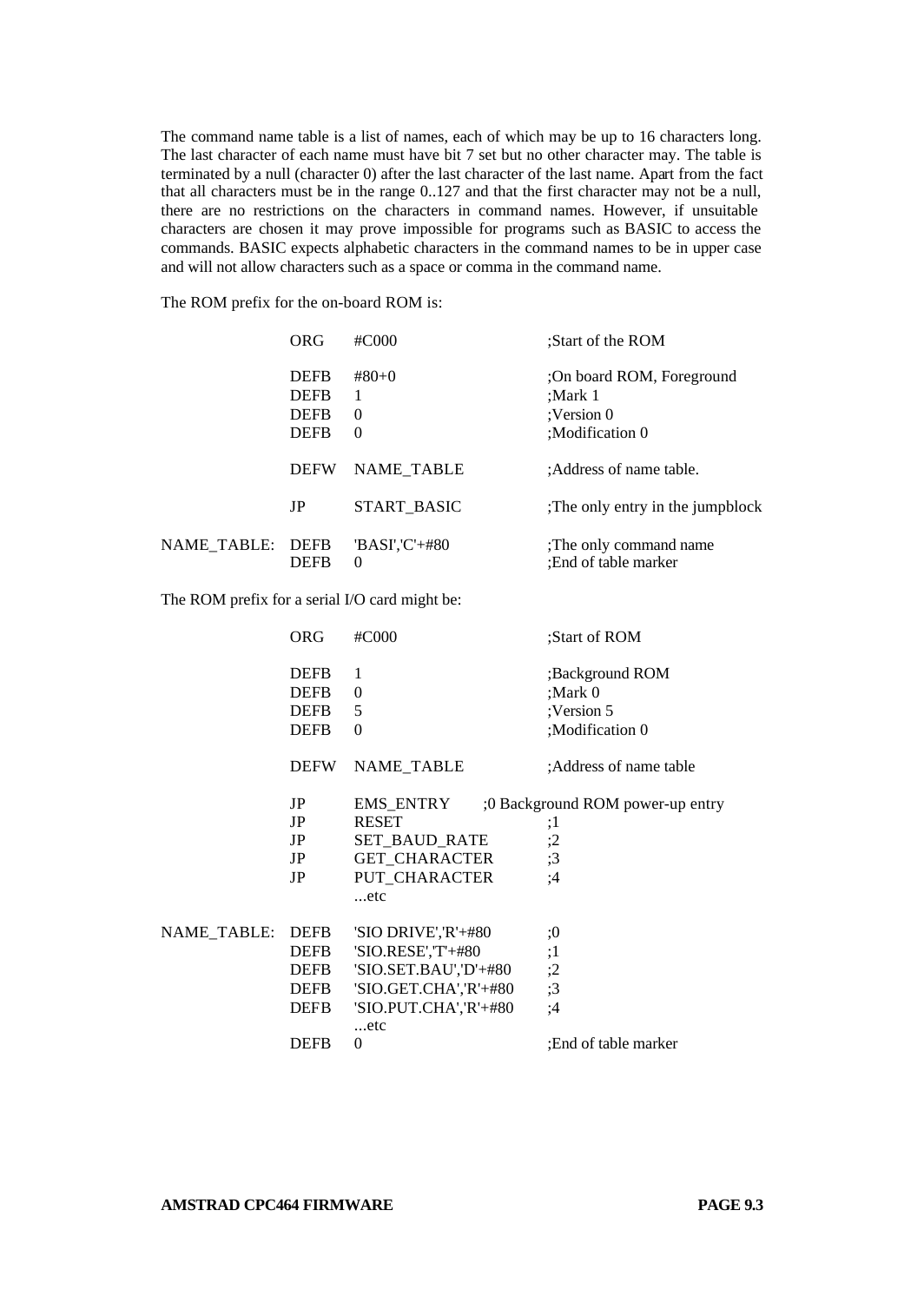Note that the command name table entry for the power-up entry includes a space. This is still a legal name but the BASIC will never be able to generate it because of the way it uses spaces. Because BASIC cannot generate the name it is impossible for a BASIC user to call the power-up entry by mistake (see section 9.4)

# **9.3 Foreground ROMs and RAM Programs.**

Each of the entries to the foreground ROM is expected to represent a separate program, whose name is given by the corresponding entry in the name table. The first entry of ROM 0 is the default power-up entry point at the end of EMS.

Once a RAM program has been loaded it is treated much like a foreground ROM, except that it does not have a ROM prefix, and the required entry point is determined separately.

Just before a foreground program is entered the machine is reset to its EMS state; i.e. all the hardware and all the firmware are initialized. The environment and entry conditions are as follows:

### **Memory:**

Section 2 describes the memory layout of the system. Three areas of memory are available to the program.

## **1. The Static Variable Area.**

The area from #AC00 to #B0FF inclusive is reserved for use by the foreground program - although it may use more or less as it requires. It is also possible to reserve a foreground data area starting at #0040 if this is required.

### **2. The Stack.**

The hardware stack is set to an area immediately below #C000 which is at least 256 bytes long.

#### **3. The Main Memory Pool.**

Most of the rest of memory will be available to the foreground program, depending on what memory is taken by any background ROMs which the foreground program chooses to initialize.

#### **Registers:**

The base and limit of the free memory area are passed to the program in registers.

 $BC = Address$  of the highest usable byte in memory. (#B0FF)

- $DE = Address$  of the lowest byte in the memory pool. (#0040)
- $HL = Address$  of the highest byte in the memory pool. (#ABFF)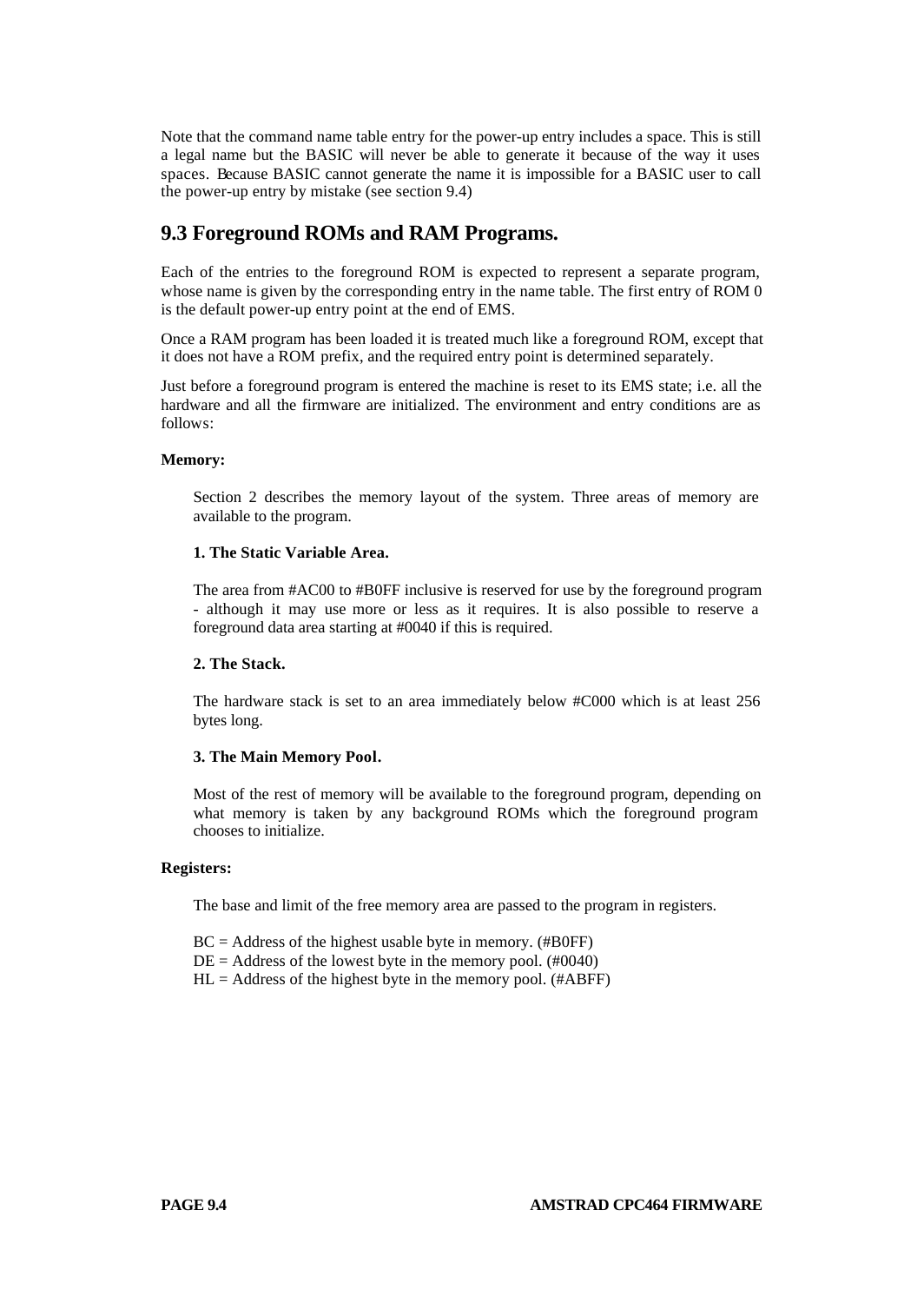Note that the program is free to use any memory between the address given in DE and the address in BC inclusive (i.e. #0040 to #B0FF). The contents of HL reflect the standard allocation for static variables; the program is free to use more, or less, as the mood takes it. Also a foreground data area may be reserved at the bottom of store as well. The program should set HL and DE to reflect the area it is using for variables before initializing any background ROMs (see below).

SP is set to the machine provided area #C000. The program can depend on at least 256 bytes of stack.

The contents of the other registers is indeterminate. Note that the alternate register set (AF' BC' DE' HL') is not available to the program. (But see Appendix XI).

## **ROM select and state:**

| For ROM programs: | The foreground ROM is selected. |  |
|-------------------|---------------------------------|--|
|                   | The upper ROM is enabled.       |  |
|                   | The lower ROM is disabled.      |  |
| For RAM programs: | No ROM is selected.             |  |
|                   | The upper ROM is disabled       |  |
|                   | The lower ROM is disabled.      |  |

## **General:**

Interrupts are enabled.

All hardware and firmware is in its initial state. In particular any expansion devices fitted have been reset, but not yet initialized.

It is the foreground program's responsibility to initialize any background ROMs required and to load and initialize any RSXs. The Kernel entry 'KL ROM WALK' looks for background ROMs and initialises any that it finds. The Kernel entry 'KL INIT BACK' will initialize a particular background ROM. These entries must be passed the addresses of the lowest and highest bytes in the memory pool which is why the foreground program must reserve its fixed data area before winding up the background ROMs. The background ROMs may allocate memory for their own use by moving either or both boundaries. If, therefore, the foreground program does allow background ROMs to function it must cope with a memory pool whilst bounds are not fixed until after all background ROMs have been initialized. Note that the location of the foreground program's data areas are fixed whilst a background program must deal with variable data areas.

If background ROMs are not initialized then the memory map is very simple, but since discs, light pens, etc are likely to use background ROMs for support software it is rather limiting not to allow background ROMs even for an apparently 'dedicated' game.

The on-board BASIC initializes all background ROMs at EMS. The user chooses whether to load any RSXs from tape.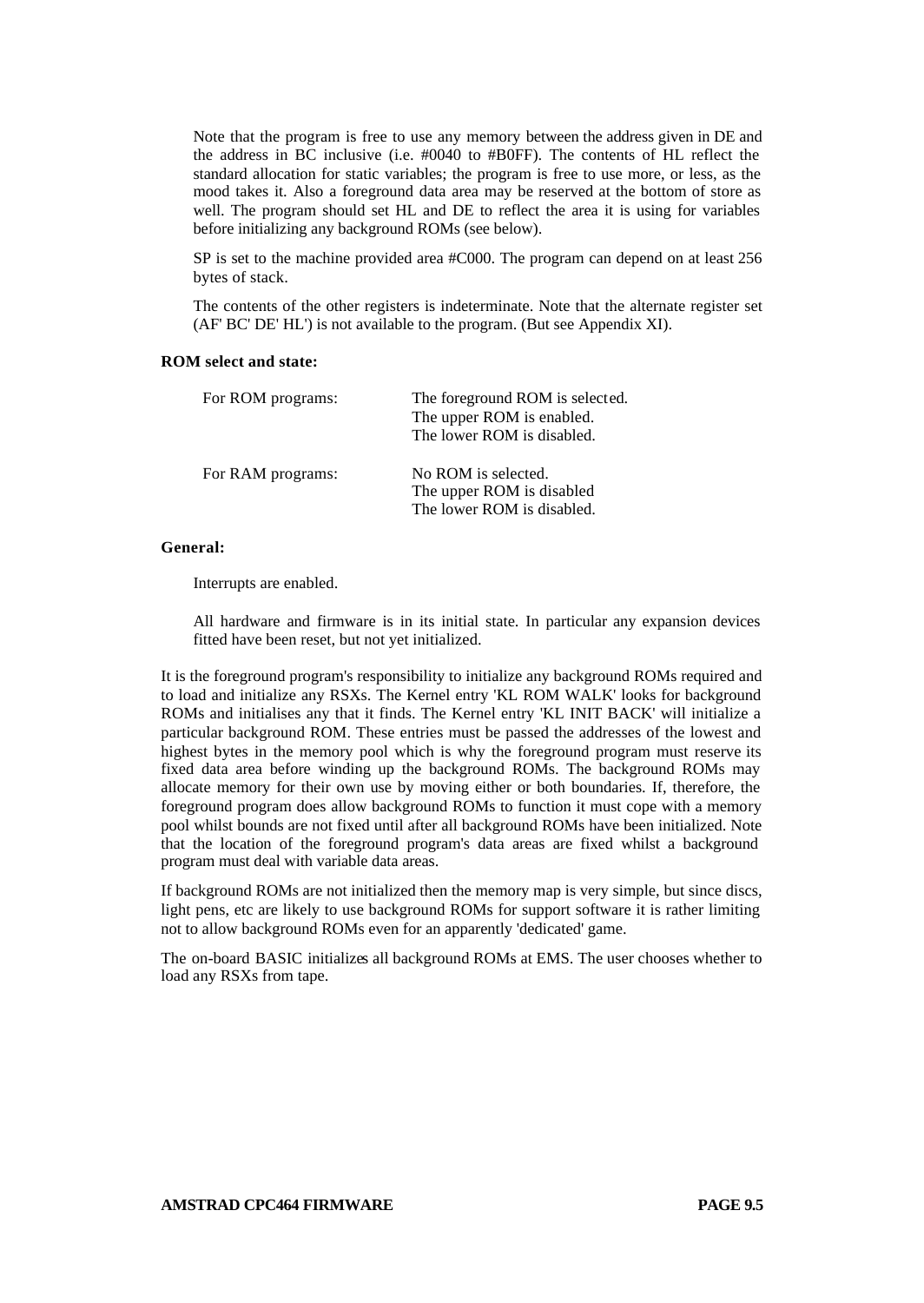## **9.4 Background ROMs.**

Background ROMs lie dormant until initialized by the foreground program. During initialization the background software may allocate itself some memory and initialize any data structures an hardware. Providing the initialization is successful the Kernel places the ROM on the list of possible takers for external commands.

The first entry in a background ROM's jumpblock is it initialisation routine. This routine must only be called by the firmware when the ROM is initialized it is not meant for the user to call. Tricks such as including a space in the name makes it impossible for BASIC to generate the correct name and hence impossible for a BASIC user to call the entry. The entry and exit conditions for the initialisation routine are:

Entry:

DE contains the address of the lowest byte in the memory pool. HL contains the address of the highest byte in the memory pool.

#### Exit:

If the initialization was successful

Carry true. DE contains the new address of the lowest byte in the memory pool. HL contains the new address of the highest byte in the memory pool.

If the initialization failed:

Carry false. DE and HL preserved.

Always:

A, BC and other flags corrupt. All other registers preserved.

Notes:

The upper ROM is enabled and selected. The lower ROM is disabled.

The routine may not use the alternate register set.

The ROM may allocate itself memory either at the top or the bottom of the memory pool (or both), simply by changing the appropriate register and returning the new value. For example, to reserve 256 bytes given an address of #AB7F as the top of the pool the program would subtract 256 from HL giving a new top of pool address of #AA7F. The area preserved would be from #AA80 to #AB7F inclusive.

When the initialization routine returns, the Kernel stores the address of the base of the upper area which the ROM has allocated itself (i.e. HL+1). Whenever an entry in the ROM is called this address is passed in the IY index register. This allows the ROM routine to access its upper variable area easily enough even though it was allocated dynamically. Access to any lower variable area should be done via pointers in the upper area. Since background ROMs do not use absolute areas of memory, problems of background ROMs clashing with each other or with the foreground program will never arise. Note that a background ROM is very likely to expect that its upper data area lies above #0040 so that it is accessible irrespective of whether the lower ROM is enabled or not.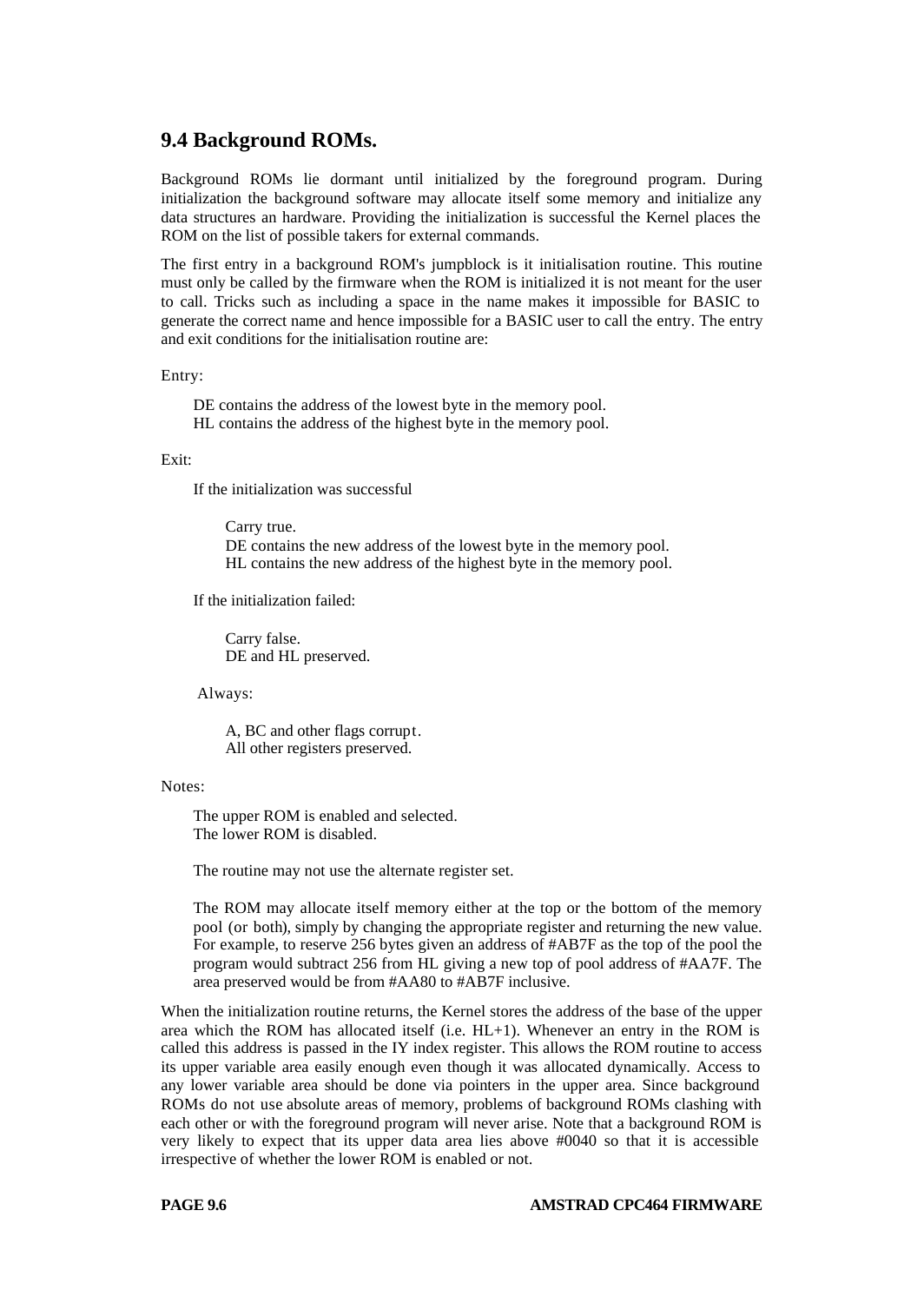The Kernel also places the ROM on its list of possible handlers of external commands (see below). Note that when the list is scanned for external commands the latest addition is tried first. The entry KL ROM WALK processes the ROMs in reverse address order (7, 6, ...1), ignoring any gaps of foreground ROMs, thus the ROMs will be searched in the order 0, 1, ...7.

# **9.5 Resident System Extensions.**

An RSX is similar to a background ROM. Responsibility for loading an RSX and providing it with memory lies with the foreground program. To fit in with the dynamic allocation of memory to background ROMs it is recommended that RSXs should be position independent or relocated when loaded. An RSX could be relocated by writing a short BASIC 'loader' program which reads the RSX in a format which may be relocated easily and POKEs into store.

Once an RSX is load it may be placed on the list of possible handlers of external commands (see following page) by calling KL LOG EXT, passing it the address of the RSXs external command table and a four byte block of memory (in the central 32K of RAM) for the Kernel's use. The format of the table is exactly the same as for a background ROM (see section 9.2). The only difference is in the interpretation of the table - the first entry in the jumpblock is not called automatically by the Kernel and thus need not be the RSX's initialization routine.

For example, the way to add an external command table for a graphics extension for BASIC might be:

|                | DW | <b>NAME TABLE</b> | : Address of name table    |
|----------------|----|-------------------|----------------------------|
|                | JP | DRAW_CIRCLE       | :0                         |
|                | JP | DRAW_TRIANGLE     | :1                         |
|                | JP | FILL AREA         | :2                         |
|                |    | $\ldots$ etc      |                            |
| NAME TABLE: DB |    | $'CIRCL', E'+#80$ | :0                         |
|                | DB | TRIANGL','E'+#80  | :1                         |
|                | DB | $FIL'.L'+#80$     | :2                         |
|                |    | etc               |                            |
|                | DB | #00               | : End of name table marker |
|                |    |                   |                            |

Note that when the list is scanned for external commands the latest addition is tried first. Since RSX's will, in general, be loaded after background ROMs have been initialized, RSX commands will take precedence over those in background ROMs.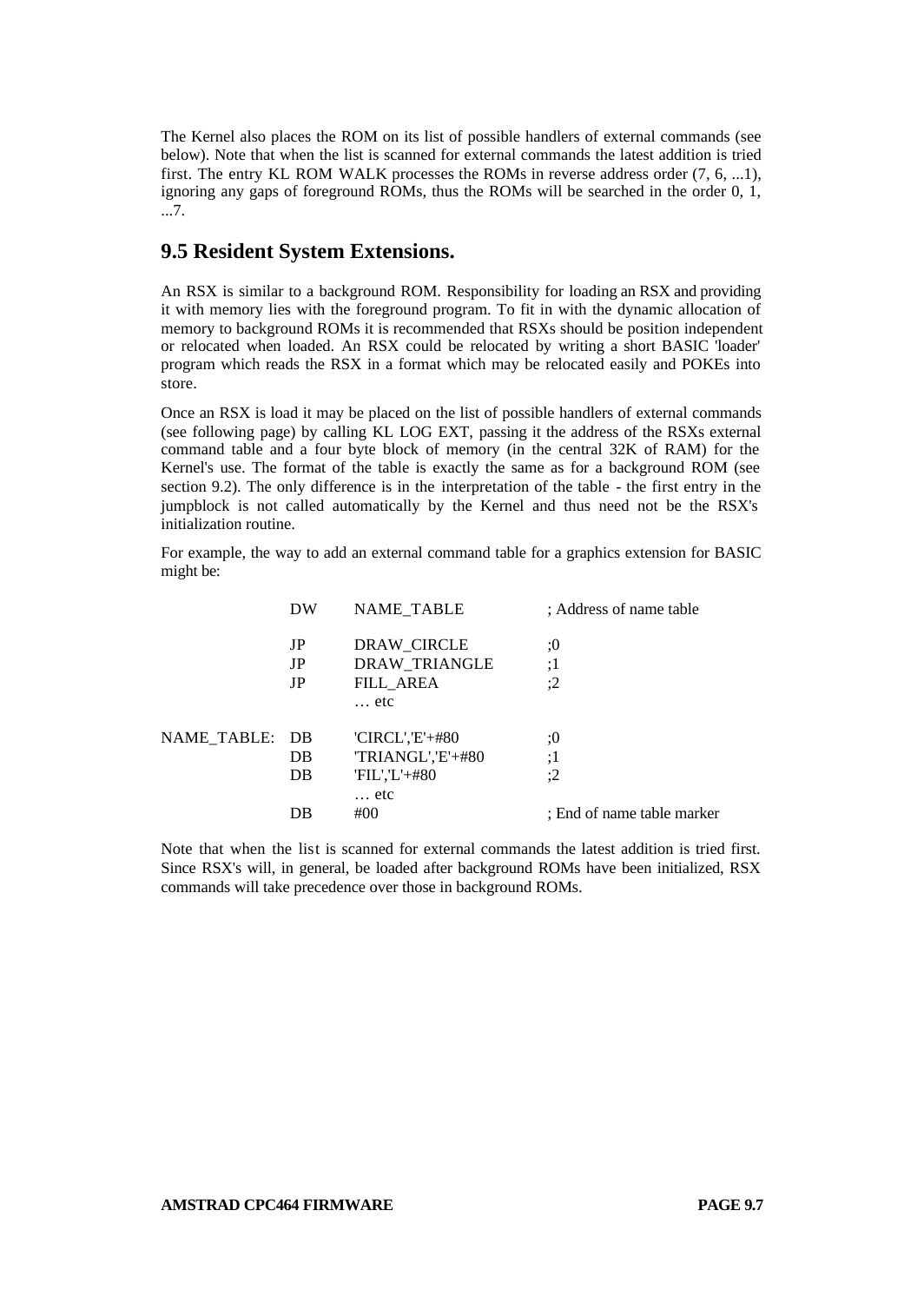## **9.6 External Commands.**

Once the foreground program has decided that it has an external command on its hands it should call the Kernel entry KL FIND COMMAND, passing to it a string giving the command name. This routine first attempts to find an RSX or a background ROM whose external command table contains the command. Only those RSXs and ROMs which have been suitably initialized are taken into consideration. If the command is found then the 'far address' of the corresponding jumpblock entry is returned (see section 2.3). If the command is not found the routine starts at ROM 0 and searches for a foreground ROM whose external command table contains the command. If a foreground ROM is found,then the system resets and enters the appropriate foreground program. If no match for the command can be found a failure indication is returned.

Note that the external command mechanism allows both for finding of background and RSX routines, and for switching of foreground programs. Note also that the first command name in a background ROM corresponds to the implicit initialization entry, and should not be used as a command.

The first time a background or RSX routine is used the external command mechanism should be used to establish its jumpblock address. This may then be stored and used directly for subsequent calls of the routine. It is foolish to assume that a particular background ROM is always plugged into the same socket or that a relocatable RSX is always located at the same address.

It is the foreground program's responsibility to invoke the external command once its address has been found, and to pass its parameters in a suitable form. BASIC in the on-board ROM functions as follows, and should serve as a model for other foreground programs if only to allow common use of commands by other systems:

An external command is identified by a vertical bar ('|') followed by the command name, optionally followed by a list of parameters. The bar does not form part of the command name. The command name must consist of alphabetic characters (which are converted to upper case), numeric characters or dots.

Parameters are passed by value, that is each parameter may be a numeric expression, the calculated value of which is passed, or an address. The number and type of parameters must be agreed between the BASIC program and the command because BASIC performs no checking.

Each parameter passed is a two byte number, whose interpretation depends on its type:

| Integer expression: | two's complement value of the Integer result.            |
|---------------------|----------------------------------------------------------|
| Real expression:    | the Real result forced to Unsigned Integer.              |
| Variable reference: | address of the value of a variable (for a string this is |
|                     | the address of the descriptor).                          |

A string descriptor is three bytes long. Byte 0 contains the length of the string. Bytes 1 and 2 contain the address where the string is stored. If the string length is 0 then the address of the string is meaningless. String variables may be changed providing that the string descriptor is not altered in any way.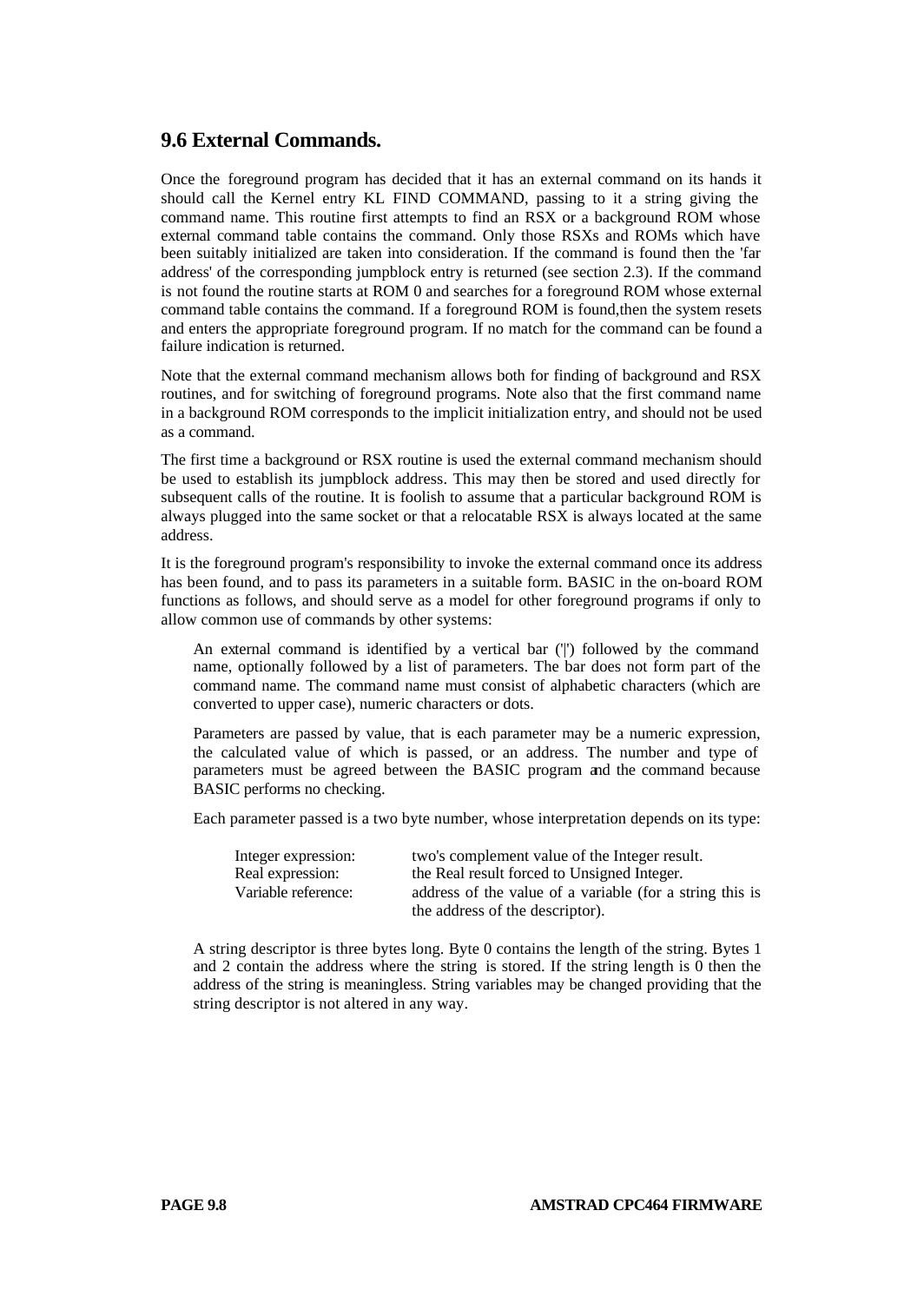## Entry:

A contains the number of parameters. IX contains the address of the parameters. IY contains the address of the ROM's upper data area if the command was found in a background ROM. If the command was found in an RSX's external command table then IY is undefined.

#### Exit:

AF, BC, DE, HL, IX and IY corrupt. Alternate register set untouched.

#### Notes:

Index register IX contains the address of the parameters. If there are no parameters then the ith parameter is at offset  $(n-i)\times 2$  from the index register address - so the 1st parameter is at the largest offset, and the last parameter is pointed to by IX.

The IY register is set by the Kernel and not by BASIC. The A and IX registers and the parameter area are set by BASIC.